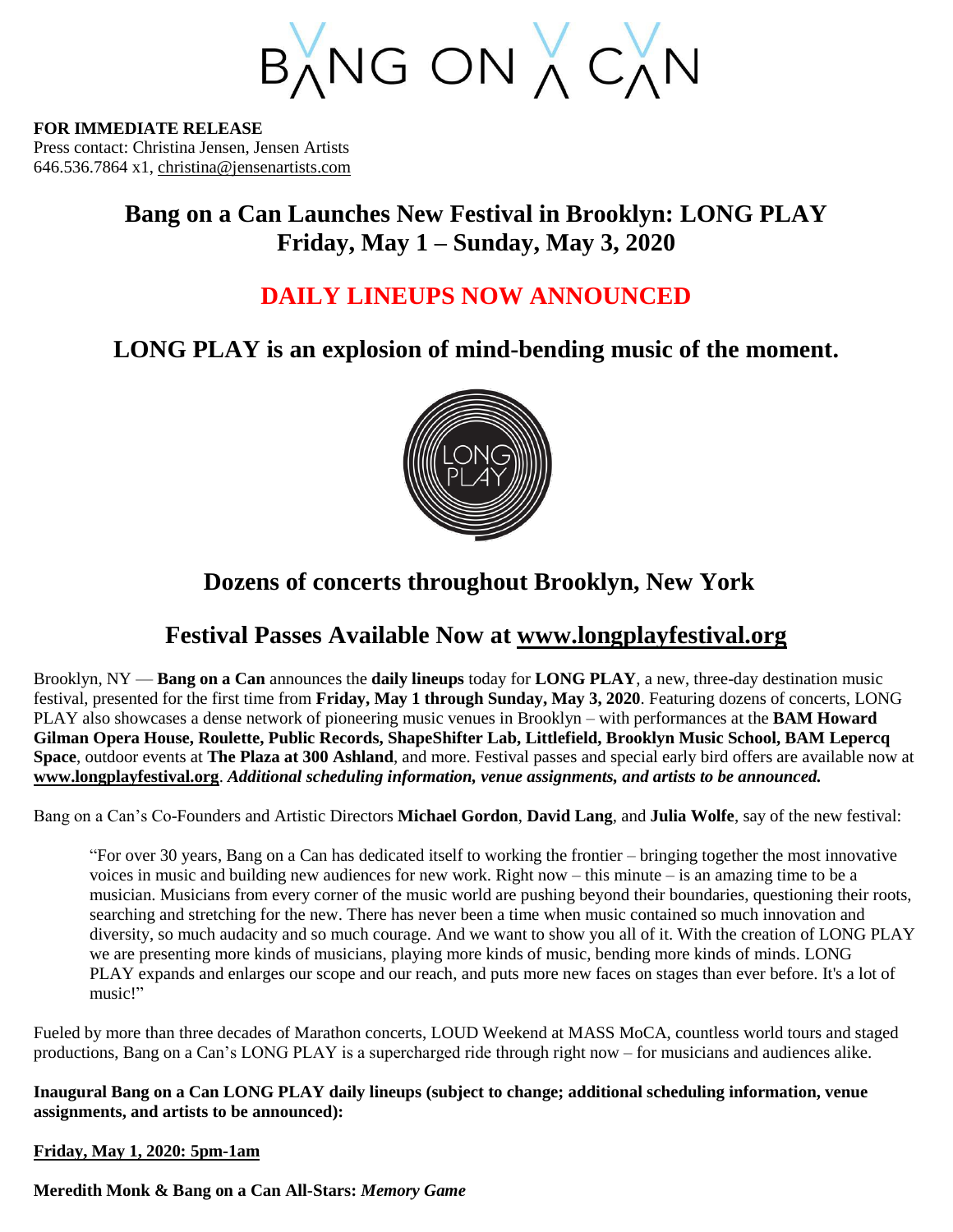Meredith Monk's work crosses so many boundaries she has had to invent her own way of making it, her own way of teaching it, and her own way of training a generation of singers and performers in how to perform it with her. This concert doubles as the official release of her new recording, *Memory Game*, a collaboration with the Bang on a Can All-Stars.

# **Michael Gordon:** *Timber* **with Mantra Percussion**

Michael Gordon is a master of the elemental, building massive structures out of simple materials. *Timber*, performed here by Mantra Percussion, is a tour de force of focus and power – six percussionists each play an ordinary wooden 2x4, gradually adding beat upon beat until they swirl into psychedelic clouds of sound.

## **Matmos**

Baltimore's conceptual electronica artists make beats out of an astonishing array of source materials – cutting hair, the amplified nerve fibers of crustaceans, smashing old LPs. It is a strange kind of alchemy that Matmos can transform all these different and sometimes terrifying sources into cheerful techno beats.

## **Nik Bärtsch with Ronin**

Swiss beats! ECM artist Nik Bärtsch brings his band Ronin all the way from Switzerland for an evening of cool, loping, subtle grooves.

# **The Glenn Branca Ensemble**

Glenn Branca spent his life finding the magic seam between intricate microtonal experimentation and really loud guitars. For years Branca's band was the laboratory for young guitarists who sought to push the boundaries of what a band can be, and it is great the band is still going strong. This concert includes excerpts from Branca's posthumously released masterpiece, *The Third Ascension.*

# **Caroline Shaw's** *Orange* **w/ Attacca Quartet**

Composer, violinist and singer Caroline Shaw is a kind of phenomenon. Fresh from her Pulitzer Prize and back from touring with Kanye, she has been welcomed into every musical community. At LONG PLAY, the Attacca Quartet performs highlights from *Orange*, their recent Grammy Award-nominated recording.

# **Matt Welch**

"The Eddie Van Halen of the Bagpipes" writes *Pop Matters*. Matt Welch has dedicated his life to expanding the repertoire for bagpipes and this concert will include his own works plus solo bagpipe music by pioneering composer Anthony Braxton.

### **Bearthoven plays** *American Dream*

Tense, quiet, introspective, smoldering. Brooklyn trio Bearthoven plays music from Scott Wollschleger's riveting new album *American Dream*.

### **Mediaqueer**

Composer / performers Darian Donovan Thomas and Phong Tran are Mediaqueer – a duo dedicated to discovering where beats, glitches, dance music, and gender politics meet.

### **Michael Pisaro's** *Ricefall* **with SOU Percussion Ensemble**

Rice falls, like a gentle rain, from the hands of the performers, onto a variety of objects and surfaces. *Ricefall* is part sonic environment, part visual installation, part intensely quiet and dramatic performance. Performed by the Southern Oregon University Percussion Ensemble.

### **Kinds of Kings'** *Afterimage* **with Nois Saxophone Quartet**

Chicago's ~Nois Saxophone Quartet squawks, honks and blasts its way through music by members of the international composer collective Kinds of Kings – Susanna Hancock, Maria Kaoutzani, Finola Merivale, Emma O'Halloran, Gemma Peacocke, and Shelley Washington.

### **Ian Chang**

Ian Chang is a drummer – or is he? Chang's drums are also MIDI triggers, connected to samples and synths and even the stage lights – you never know which of his stick patterns will result in a simple drum beat and which will completely transform your environment.

### **Suzanne Bocanegra's** *Rerememberer*

Brooklyn-based performance artist Suzanne Bocanegra uses the weaving instructions for a scrap of antique Danish cloth as the score for an elaborate and deeply sonic installation, including an amplified weaver, an accordion, a DJ, and 50 "violinists" who have never played violin before.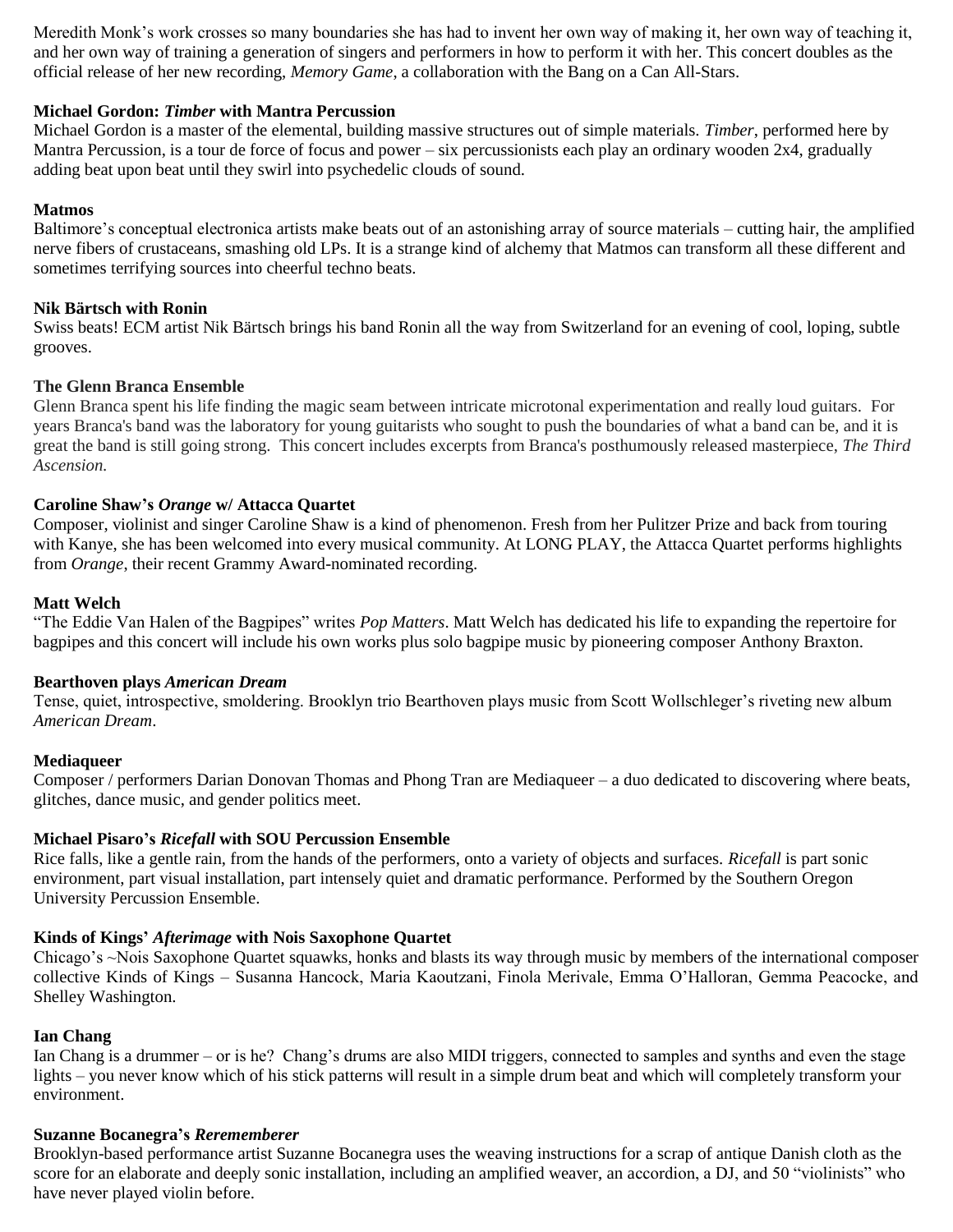# **Tristan Perich**

Tristan Perich is a composer, an inventor, a technologist and a visual artist, and all of these parts of his persona come together in his music.

# **I-VT**

I-VT is composer Adam Cuthbert's four piece techno electronic ensemble – 2 laptops, 2 drumkits with projections all over the place.

# **Synaesthesis:** *Another Point of View*

Lithuania's Synaesthesis Ensemble presents a hypnotic, environmental collaboration between composer Dominykas Digimas and video artist Kristijonas Dirse.

# **Saturday, May 2, 2020: 12pm-2am**

# **Art Ensemble of Chicago and Steve Reich: All Live (with Bang on a Can All-Stars & Dither) At the BAM Howard Gilman Opera House (30 Lafayette Ave) – 7:30pm**

# **Art Ensemble of Chicago**

"Great Black Music – Ancient to the Future." Come celebrate the  $50<sup>th</sup>$  anniversary of the legendary avant-jazz collective. Roscoe Mitchell and Famoudou Don Moye are in their 70s now and they are joined by a who's who of younger experimental musicians, in a tribute to the band's late co-founders Lester Bowie, Joseph Jarman, and Malachi Favors Maghostut.

# **Steve Reich: All Live (with Bang on a Can All-Stars & Dither)**

Since the 1970s Steve Reich has been making music in layers, with live instruments playing against pre-recorded versions of themselves. At LONG PLAY, two of his iconic pieces will be performed all live – no backing tracks, no safety net! The Bang on a Can All-Stars and friends play *2x5*, for two rock bands, and the Dither Big Band plays *Electric Counterpoint*, for 14 electric guitars. Live.

# **Gerard Grisey's** *Vortex Temporum* **with Synaesthesis Ensemble**

The late French composer Gerard Grisey pioneered a type of music that has become known as "spectralism" – paying rigorous attention to the natural intervals of music to create a lush, luxurious sound. *Vortex Temporum* – played here by Lithuania's Synaesthesis Ensemble – is his masterpiece.

# **Robert Ashley's "The Backyard" from** *Perfect Lives* **with Matmos**

In 1984 the experimental composer Robert Ashley's masterpiece *Perfect Lives* premiered as a seven-part television opera. Ashley's approach to opera was revolutionary – ordinary people whose everyday language hints at the eternal, "sung" in a kind of incantatory murmur, over elemental chords and structures.

### **Ashley Bathgate plays** *ASH*

Supercellist Ashley Bathgate asked the six composers of the Sleeping Giant collective to write her solo works while channeling the spirit of Bach. Music by Timo Andres, Christopher Cerrone, Jacob Cooper, Ted Hearne, Robert Honstein and Andrew Norman.

# **Laraaji plays** *Ambient 3 – Day of Radiance*

Laraaji's meditative music has been hypnotizing people all around the world, ever since he was "discovered" and championed by Brian Eno in 1980. With his zither, his voice, small percussion and electronics he brings the bliss with deep, gentle tranceinducing ambient waves. *Day of Radiance* was the third installment of Eno's *Ambient* series.

# **Zoë Keating**

Cellist and composer Zoë Keating, with the use of computers and machines, constructs her compositions in front of us, in real time, while we watch. Musical snippets become captured by the technology and added to each other, in layers, transforming simple, straightforward fragments of solo cello lines into giant, orchestral forms.

# **Éliane Radigue's** *L'ile re-sonante* **with Michael Pisaro and Nate Wooley**

Music by revolutionary French synth goddess Éliane Radigue, including her epic electronic masterpiece *L'ile re-sonante* in a rare and almost live performance, featuring composer-trumpet player Nate Wooley and sonic projections by composer-guitarist Michael Pisaro.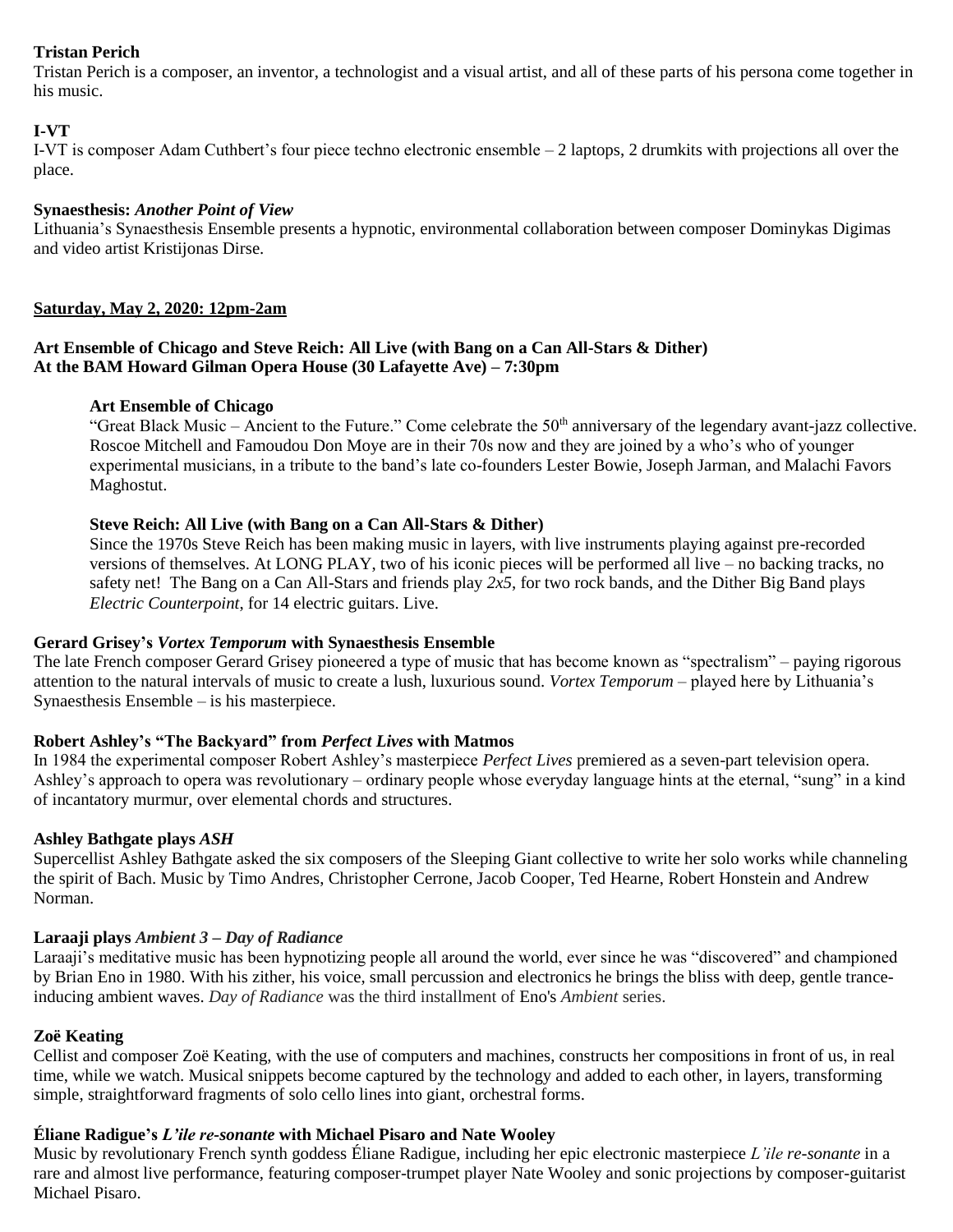# **Meara O'Reilly's** *Hockets for Two Voices*

Meara O'Reilly is a pattern maker. She starts with simple musical materials and then applies rigorous patterns to them, which makes them continually change their timing and their order and their context. The result is mesmerizing – it is the creation of a pure and audible logic.

## **The Ken Thomson Sextet**

Saxophonist / clarinetist / composer Ken Thomson is a livewire. He makes music that has a mind-blowingly ecstatic, hyperactive energy and, somehow, he has managed to find five other equally intense musicians who can keep up with him.

### **Found Sound Nation's OneBeat Stage**

Found Sound Nation (FSN), Bang on a Can's social engagement wing, presents a vibrant bill of artists from across cultural divides, combining art music, hip hop, audio journalism, and contemporary composition.

# **Horse Lords**

Beats meet minimalism meets just intonation meets power chords in Baltimore's band Horse Lords.

# **Jenny Lin plays Galina Ustvolskaya**

The reclusive Soviet-era legend Galina Ustvolskaya wrote six mystical and granitic piano sonatas, spanning 43 years of her life. At LONG PLAY, piano virtuosa Jenny Lin will play them all, in order.

### **Vox Clamantis plays Estonian Voices**

Estonia's Grammy Award-winning Vox Clamantis choir sings new music by some of the Baltic's leading composers, including US premieres by Galina Grigorjeva, Evelin Seppar and ECM artist Helena Tulve.

# **Matt Welch plays Anthony Braxton**

"The Eddie Van Halen of the Bagpipes" writes *Pop Matters*. Matt Welch has dedicated his life to expanding the repertoire for bagpipes and this concert will include his own works plus solo bagpipe music by pioneering composer Anthony Braxton.

### **Reg Bloor**

Uncompromising, intense, overwhelmingly idiosyncratic composer / guitarist Reg Bloor plays music from her recent album "Sensory Irriation Chamber"

# **Todd Reynolds, Frode Andersen, Ejnar Kanding**

Violinist and composer Todd Reynolds is a virtuoso – not just of the violin but of a host of electronic gear that he uses to expand the horizon of what a violinist can be. Because of this, Todd has become the violinist of choice for a generation of composers. He will play his own music plus world premieres by Danish composers Frode Andersen and Ejnar Kanding.

### **L'Rain**

Brooklyn songwriter, multi-instrumentalist, and vocalist Taja Cheek performs under the mononym L'Rain. Together with her band, she plays spiritual music equally rooted in RnB, jazz, noise, and pop.

# **Sunday, May 3, 2020: 1pm-10pm**

# **Brian Eno:** *Music for* **Airports with Bang on a Can All-Stars & the Choir of Trinity Wall Street**

Brian Eno invented ambient music with his revolutionary 1978 studio album *Music for Airports*. Made of tape loops and electronic sounds, Eno never intended it to be performed live, but in 1998 the Bang on a Can All-Stars premiered their own live version and they have toured it around the globe ever since. This performance adds the live voices of The Choir of Trinity Wall Street.

### **Arvo Pärt:** *Kanon Pokajanen* **with Vox Clamantis**

Estonian composer Arvo Pärt's music has been described as "holy minimalism" – simple, direct, unornamented, spiritually focused. *Kanon Pokajanen* – the *Canon of Repentance* – is his magnum opus, and is performed here by Estonia's Vox Clamantis choir, who won a Grammy Award for their last collaboration with Pärt.

# **David Lang's** *death speaks* **with Shara Nova aka My Brightest Diamond**

# **Julia Wolfe's** *my lips from speaking* **with Vicky Chow & David Friend**

Composers Julia Wolfe and David Lang have been sharing their thoughts about music with each other for practically forever. Here they share a concert together with friends and special guest performers, including Shara Nova (aka My Brightest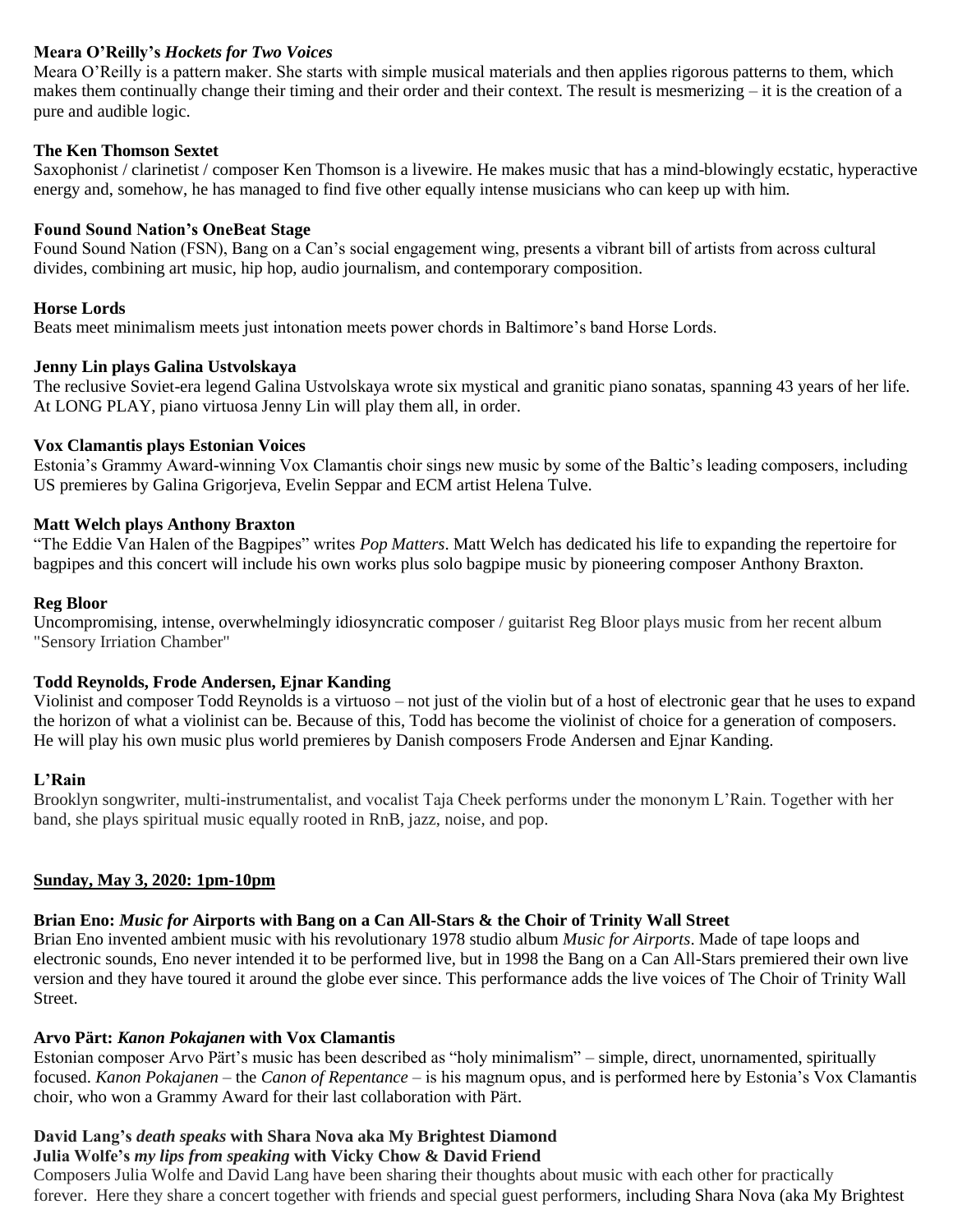Diamond) singing Lang's Schubert-inspired *death speaks* and pianists Vicky Chow and David Friend playing Wolfe's Aretha Franklin tribute *my lips from speaking.*

## **Mary Halvorson and John Dieterich play** *a tangle of stars*

Guitar Heaven! Brainy improviser (and MacArthur Award winner) Mary Halvorson and fearless indie-rocker (and member of Deerhoof) John Dieterich team up for an evening of wild, scratchy and oddly affecting melodies.

### **John Luther Adams:** *Strange and Sacred Noise* **with Left Edge Percussion and the SOU Percussion Ensemble**

John Luther Adams' radical vision is to use music to describe how we live in the world, in particular how nature changes us, and how we change it, combining a rugged sense of the elemental with a real concern for the health of the earth. At LONG PLAY, his monumental cycle is performed by Left Edge Percussion and the Southern Oregon University Percussion Ensemble.

#### **Asphalt Orchestra, Balún, Tomeka Reid Quartet, Brooklyn Youth Chorus Free performance at the BAM Lepercq Space – 2pm**

### **Asphalt Orchestra**

Asphalt Orchestra is Bang on a Can's own radical street band that brings ambitious processional music to the mobile masses. Playing music by the Pixies, Thomas Mapfumo, Charles Mingus, Frank Zappa and more.

#### **Balún**

This electronic band started in Puerto Rico but is now based in Brooklyn, mixing hypnotic tropical tunes and dembow beats and glitches and dreampop into their own style of music they call "dreambow."

#### **Tomeka Reid Quartet**

Powerhouse jazz cellist Tomeka Reid is joined by guitarist Mary Halvorson, drummer Tomas Fujiwara, and bassist Jason Roebke, for a concert of improvisation, long flowing melodies, and catchy impossible grooves.

#### **Brooklyn Youth Chorus**

Under the direction of their founder Dianne Berkun Menaker the Brooklyn Youth Chorus has become one of the most inspiring, ambitious, and polished ensembles in the city. Singing music by Angélica Negrón, Gity Razaz, Alev Lenz, Toshi Reagon, Paola Prestini, and Nathalie Joachim.

### **Kendall Williams – Pan in Motion**

Steel pans were originally made out of empty oil drums discarded around the Caribbean. Steel pan guru Kendall Williams has assembled a massive orchestra of different sized pans, and his hypnotically unpredictable and rhythmically ecstatic tunes push this traditional instrument into the future.

### **Gabriella Smith**

Young phenom composer and outdoorswoman Gabriella Smith joins cellist Gabriel Cabezas in a concert of her music, in her first portrait concert in New York.

### **National Sawdust Ensemble - Hildegard Competition Winners**

Brooklyn's National Sawdust just started a competition for young trans, female, and non-binary composers. Their ensemble, led by former Kronos Quartet cellist Jeffrey Zeigler, plays music by the winners - Bergrún Snæbjörnsdóttir, Niloufar Nourbakhsh , inti figgis-vizeuta , Emma O'Halloran , X. Lee , and Kayla Cashetta.

## **Kris Davis and Craig Taborn**

Improvising pianists Kris Davis and Craig Taborn have been playing together for many years now and it shows – their connection in performance is uncanny. Each is an accomplished soloist and composer in her or his own right, but together they fuse into something larger than themselves – free, intense, relentless, volcanic.

#### **Shara Nova aka My Brightest Diamond**

Shara Nova, lead singer and songwriter of My Brightest Diamond spins a DJ set of dark minimalistic techno featuring the sounds of Detroit & Berlin nestled amidst My Brightest Diamond remixes.

**About Bang on a Can:** Bang on a Can is dedicated to making music new. Since its first Marathon concert in 1987, Bang on a Can has been creating an international community dedicated to innovative music, wherever it is found. With adventurous programs, it commissions new composers, performs, presents, and records new work, develops new audiences, and educates the musicians of the future. Bang on a Can is building a world in which powerful new musical ideas flow freely across all genres